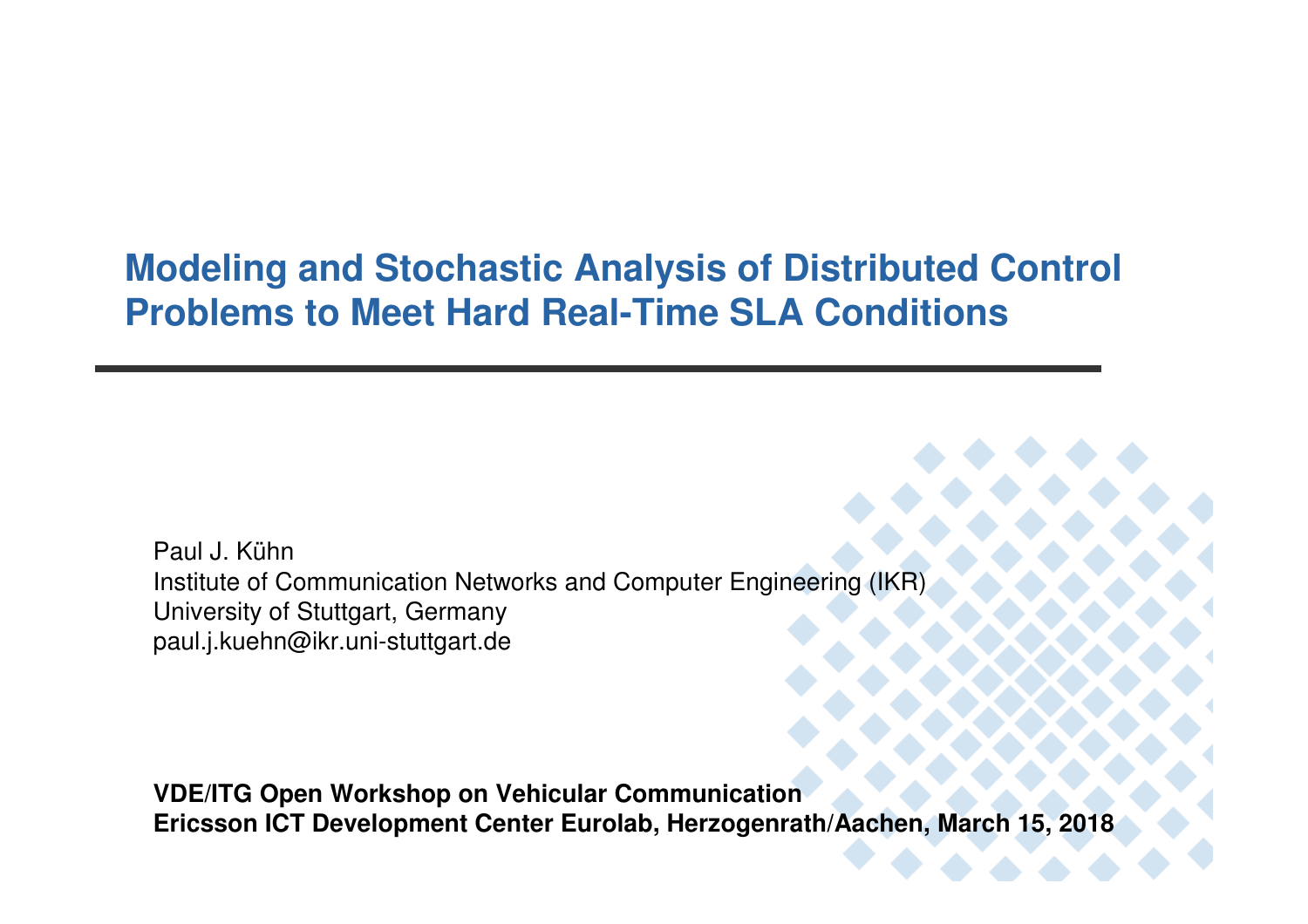

- Multi-Layer Protocol Architectures and Applications
- Link-Layer Protocol Modeling
- Performance Evaluation by Task Graph Analysisand Queuing Model Aggregation
- Application to Networked Control Systems (NCS)
- $\bullet$ Conclusions and Outlook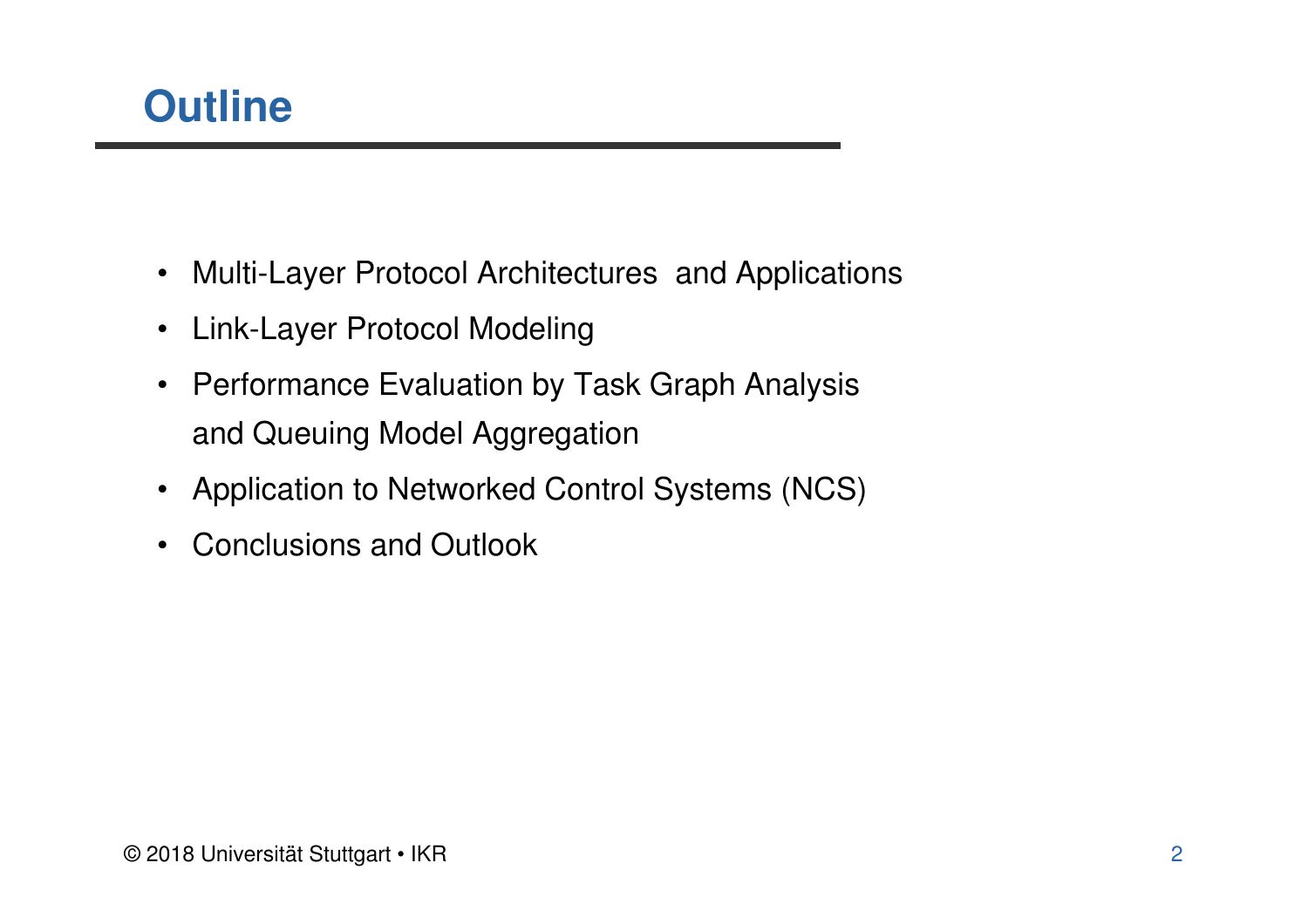# **1 Multi-Layer Protocol Architectures and Applications**

#### **Internet Protocol Architecture**



#### **Applications**

Voice/Video/Data Communication End-to-End

Web Access Services

Distributed Cloud Services

Distributed Control Applications: Cyber-Physical Systems (CPS) with Applications in

Smart Grid, Integrated Production Systems, Traffic Control, …

#### **Example: Real-Time Performance of Networked Control Systems (NCS)**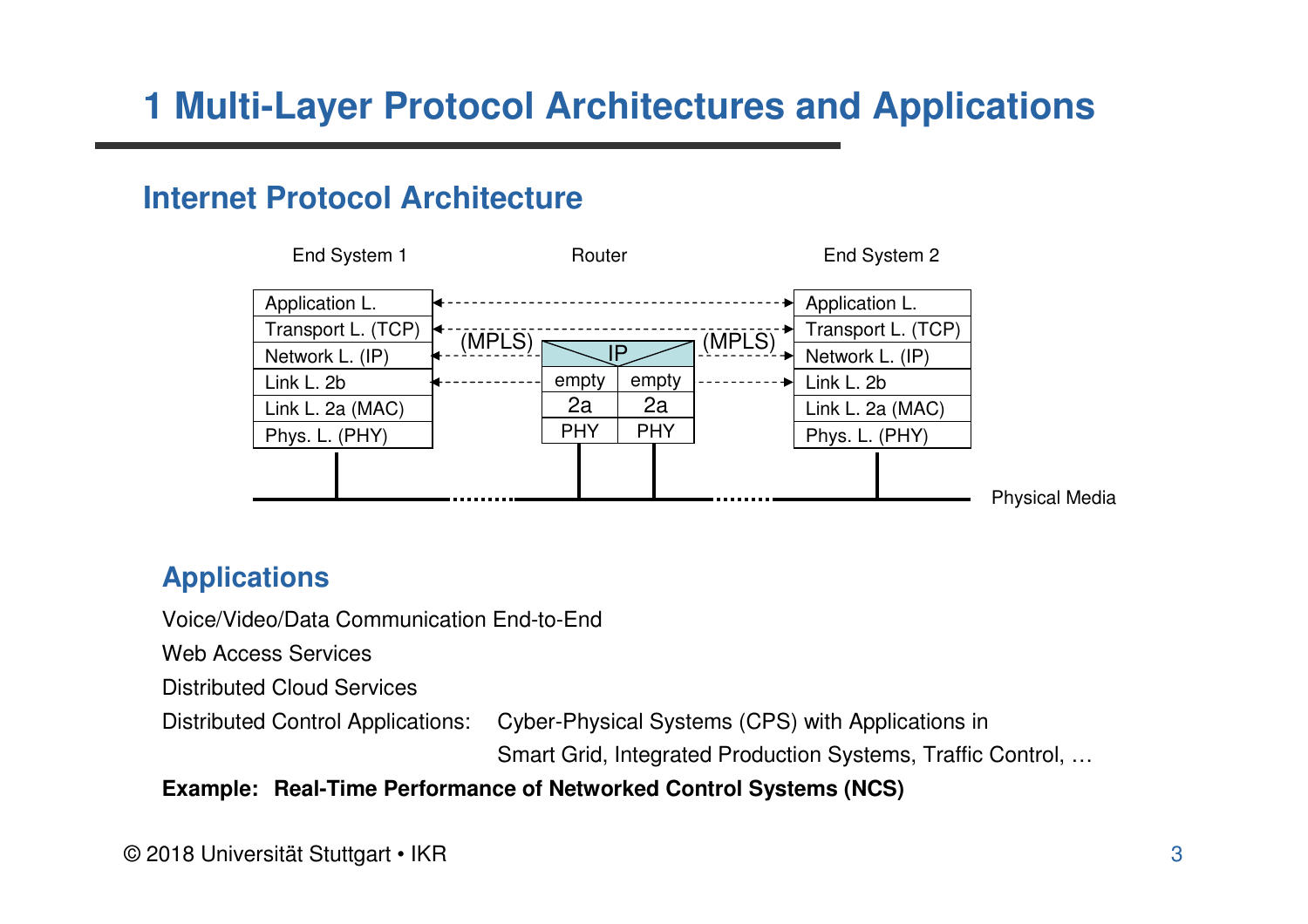## **1 Multi-Layer Protocol Architectures and Applications**

- Requirements in Cyber-Physical Systems
	- Reliability, Dependability, Security, Management, …
	- **Quality of Service** (QoS) – Performance: expeciallyunder**Service Level Agreements** (SLA)
- $\bullet$  Methodology applied in this Study
	- Layer-Specific Protocol Models
	-
	- Queuing Model Analysis
	- Multi-Layer Protocol Models
- Application Example
	- Layer 2b Protocol Models for "Stop- and Wait" (SW) and "Selective Repeat" (SR) Protocols
	- Application to Networked Control Systems (NCS) as Application Layer
- $\implies$  Hybrid Task Graph Representation
- Stochastic Task Graph Reduction  $\quad \implies$  Queuing Model Representation
	- $\implies$  Aggregated Layer Performance
	- $\implies$  Successive Aggregation Methodology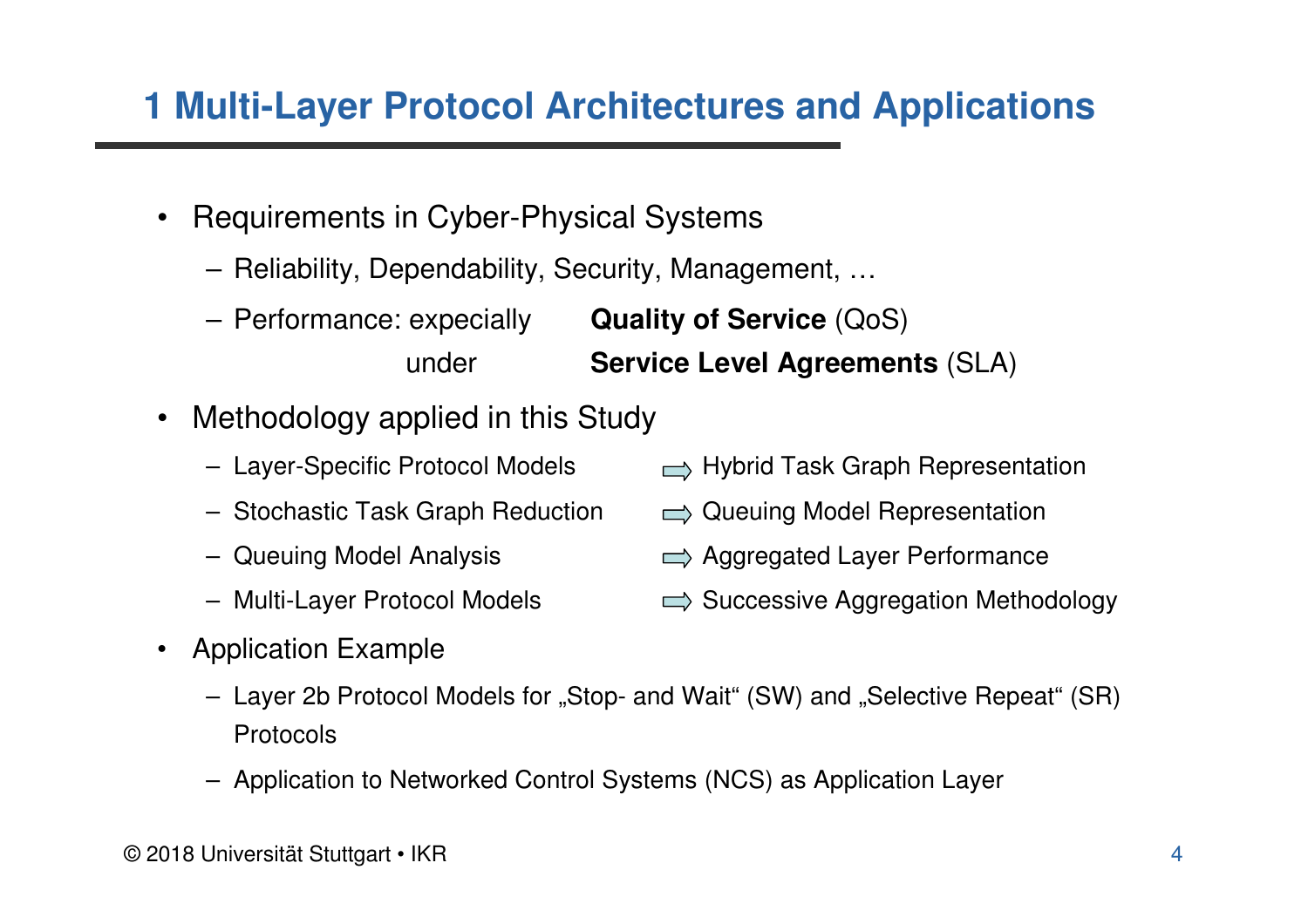# **2 Link-Layer Protocol Modeling**

### **2.1 Send-and-Wait (SW) Protocol with ACK/TO Control**

**Model**



#### **Parameters**

| <b>Frame Arrivals</b>        | G(M)                   |
|------------------------------|------------------------|
| <b>Frame Buffer Capacity</b> | $0 \leq s \leq \infty$ |
| <b>Frame Processing</b>      | $G(D), T_1$            |
| <b>Frame Transmission</b>    | $G(D)$ , Tp            |
| <b>Propagation Delay</b>     | $D, T_{\text{PD}}$     |
| Ack. Frame Transm.           | $G(D)$ , $T_A$         |
| <b>Timeout time</b>          | D, T0                  |
| T0 Recovery Prob.            | q,                     |
| <b>CRC Frame Error Prob.</b> | q,                     |
| <b>CRC ACK Error Prob.</b>   |                        |
|                              |                        |

• Synchronisation Conditions indicated by Petri-Net Symbols and Token Buffers

Frame Loss

- Disadvantage of the SW-Protocol: **Throughput Limitation**
- $\bm{\cdot}$  Aim of the Analysis: **Virtual Frame Transmission Time T** $_{\bm{\mathsf{X}}}$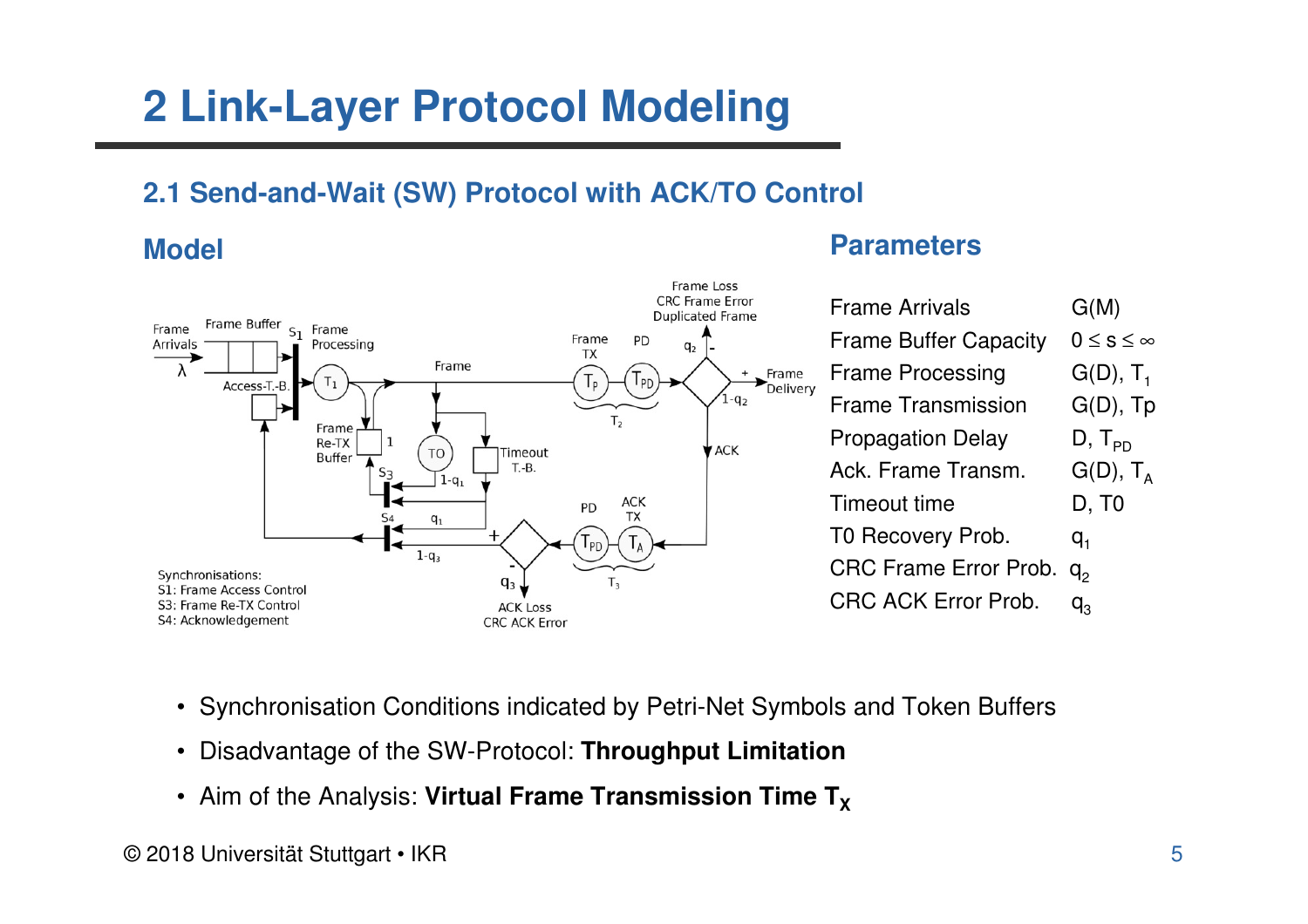# **2 Link-Layer Protocol Modeling**

### **2.2 Selective –Repeat (SR) Protocol with ACK/TO Control**

#### **Model**



#### **Parameters**

- • System Parameters: as for the SW-Protocol
- Additional Parameter: Window Size w of the SR-Protocol

 $0 \le w \le 2^{m-1}$ 

for cyclic Frame Numbers out of the Internal  $[0,2^m-1]$ ,  $m = 1, 2, ...$ 

- Synchronization for each admitted Frame identical as in Case of the SW Protocol
- Virtual Transmission Times T<sub>x</sub> are **iid-Variables** for each admitted Frame
- Advantage of the SR-Protocol: **Throughput Extension**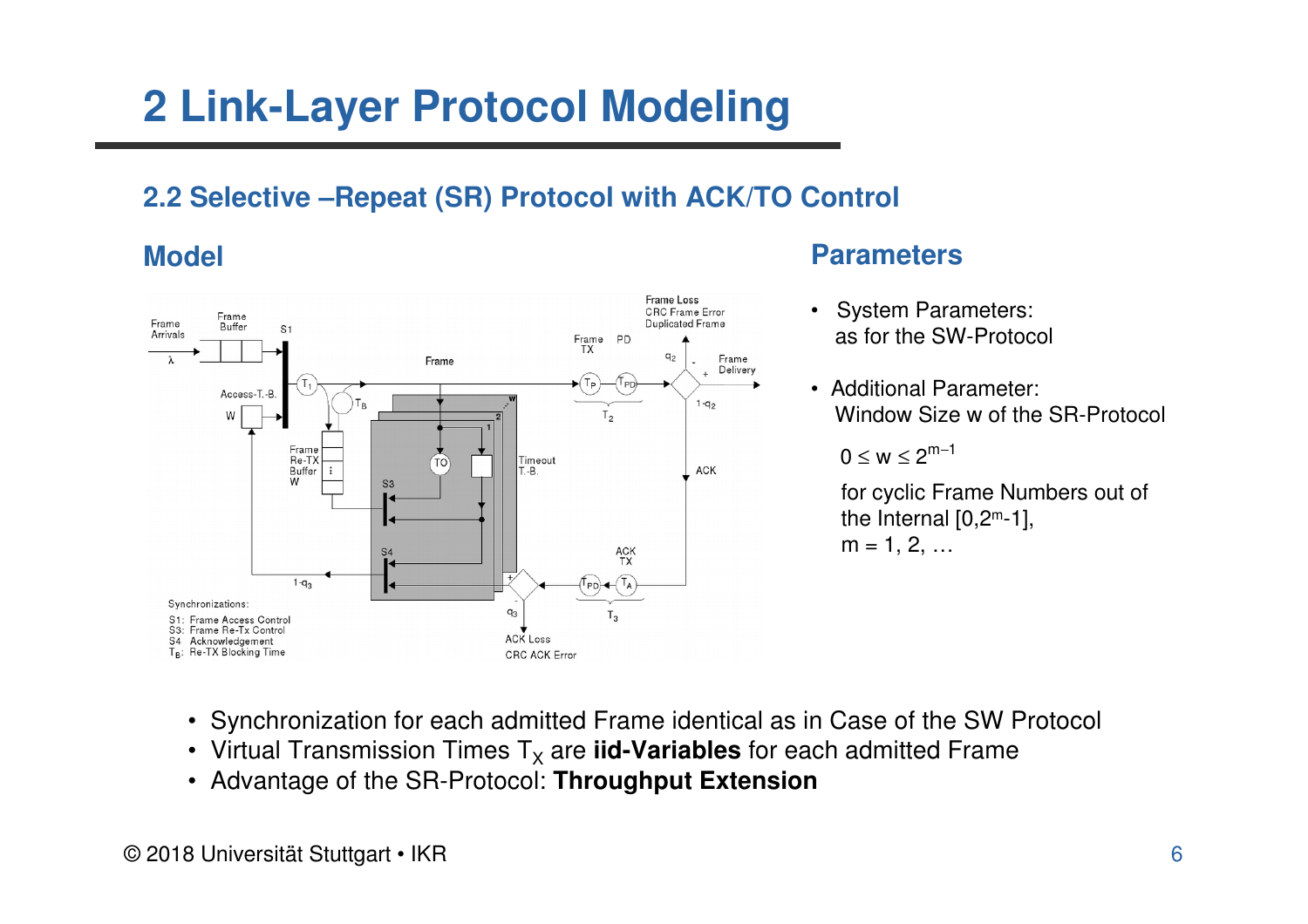### **3 Performance Evaluation by Task Graph Analysis and Queueing Model Aggregation**

#### **3.1 Task Graph for SW Protocol with ACK/TO**

 $\bullet$ Task Graph for  $T_{\chi}$  composition:



- **and** if Cycle Time  $T_0 = T_2 + T_3 < T0$ • A successful Frame Transmission Cycle happensonly when the Frame **and**the ACK are successfully transmittedwhere T0-Recovery Probability  $q_1 = P{T_2 + T_3} > T0\}$
- • The Frame fails successful transmission withFailure Probability  $q_F = 1 - (1 - q_1)(1 - q_2)(1 - q_3)$
- •Phase  $T_0 = T_p + T_A + 2T_{PD}$
- •Phase  $T_R = {T_0 | T_0 < T_0}$

# **3.1 Task Graph for SW Protocol with ACK/TO**



- •Virtual Frame Transmission Time  $T_{x}$ Service Time of a Queuing System
- • Queuing System TypeGI/G/1 for SW-Protocol GI/G/w for SR-Protocol

© 2018 Universität Stuttgart • IKR $\mathsf R$  , and  $\mathsf R$  are the set of  $\mathsf R$  and  $\mathsf R$  are the set of  $\mathsf R$  and  $\mathsf R$  are the set of  $\mathsf R$  and  $\mathsf R$  are the set of  $\mathsf R$  and  $\mathsf R$  are the set of  $\mathsf R$  and  $\mathsf R$  are the set of  $\mathsf R$  and  $\mathsf R$  are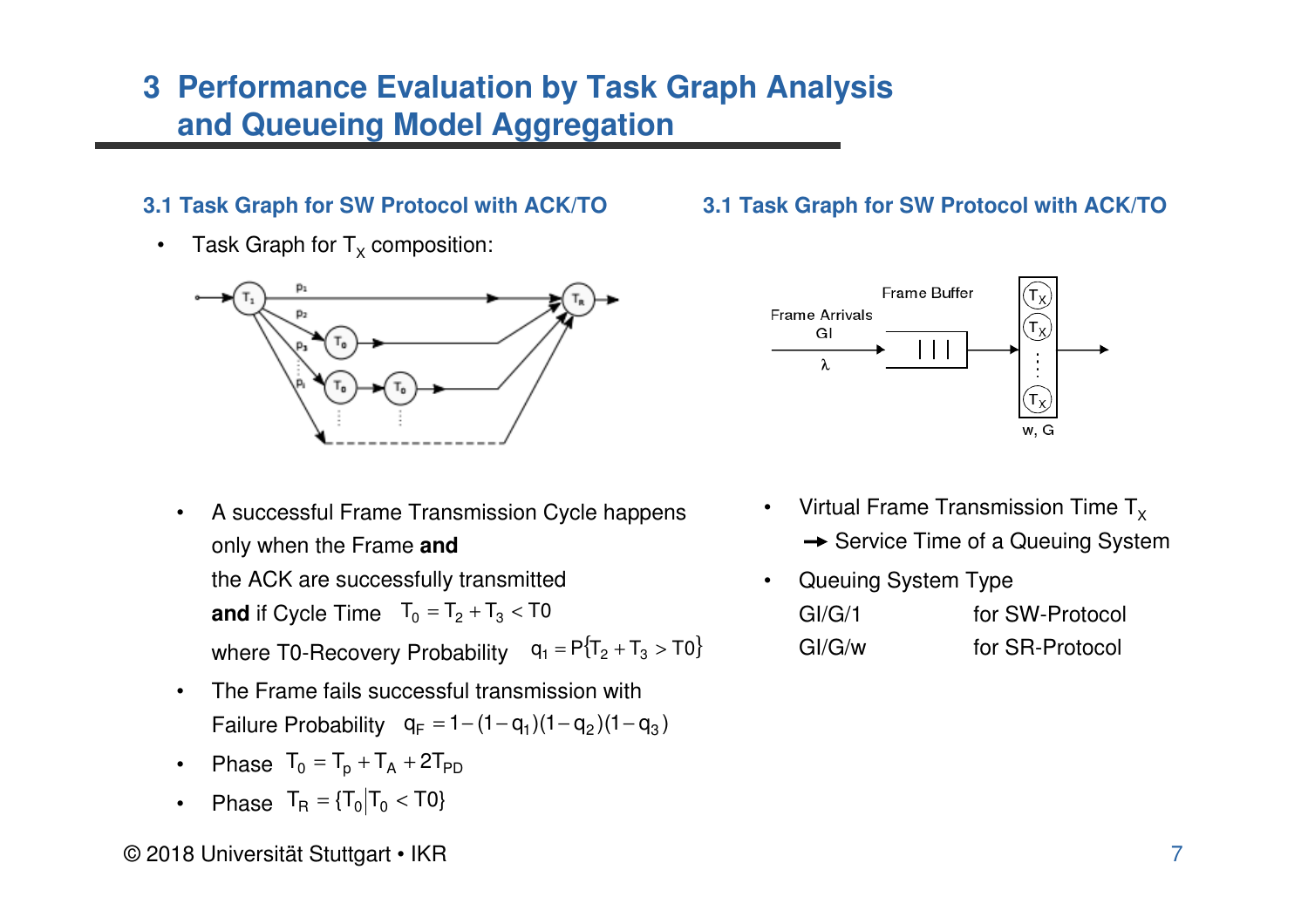### **3 Performance Evaluation by Task Graph Analysis and Queueing Model Aggregation**

**3.3 Analysis of Virtual Frame Transmission Time T<sup>X</sup> (Constant Frame Sizes)**

• Random Number N of Frame Transmissions:

PD: 
$$
p_n = P{N = n} = q_F^{n-1}(1 - q_F), \quad n = 1, 2, ...
$$

$$
F_X(n) = T_1 + (n-1)T0 + \{T_2 + T_3 | T_2 + T_3 \le T0\}.
$$

PDF: 
$$
f_X(t) = (1 - q_F) \sum_{i=1}^{\infty} q_F^{-i-1} \delta(t - [t_1 + it_0]).
$$

Average: 
$$
E[T_x] = t_1 + t_0 + \frac{T0}{1 - q_F} q_F
$$
.

Moments:

$$
E[T_x^{\ n}] = (1 - q_F) \sum_{i=1}^{\infty} q_F^{i-1} [t_1 + t_0 + (i - 1) \text{TO}].
$$

max. Rate: $\lambda_{\text{max}} = 1 / \text{E}[T_{\text{X}}] = 1 / t_{\text{X}}$ .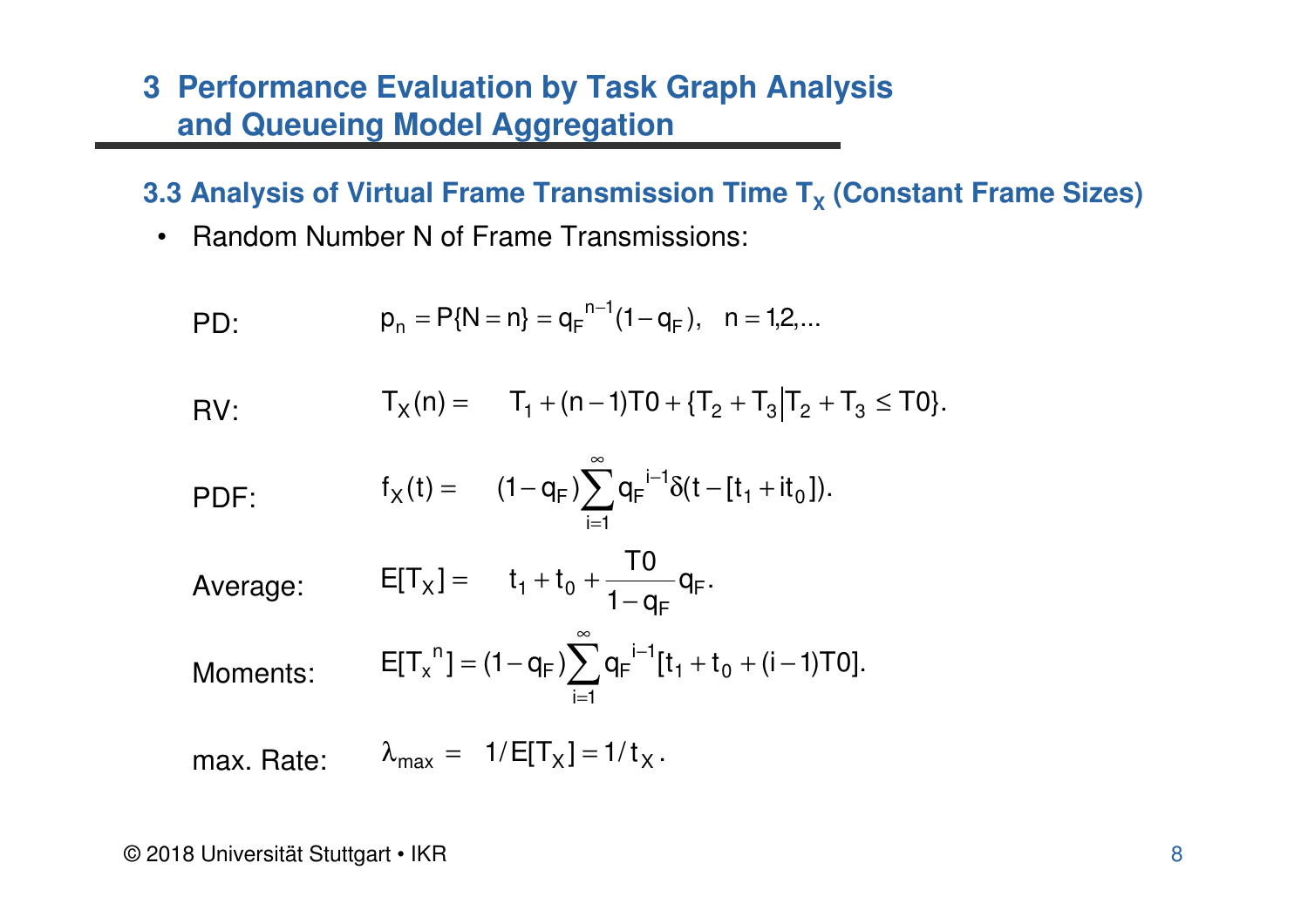### **3 Performance Evaluation by Task Graph Analysis and Queueing Model Aggregation**

#### **3.4 Queuing System Analyses**

- **For Queuing Model GI/G/n:** no exact Solution available
- 2-Moment ApproximationsOutput ProcessGI/G/1 M/D/c• **Useful Approximations:** F.S. Hiller, M.I. Reimann Stanford University, 1981, USAP. J. Kühn University of Stuttgart, 1976, DL.P.Selen, H.C.Tijms, M.H. van Hoorn Free University Amsterdam, 1985, NLW. WhittBell Laboratories, 1993, USA $M/E_k/n$ ,  $M/D/c$ , D/M/c,  $E_k/E_m/c$ 30 Queuing SystemsGI/G/c Approx.GI/G/c• **Queuing System Tables:** GI/M/c GI/M/c M/D/c• **Exact Solutions are known for:**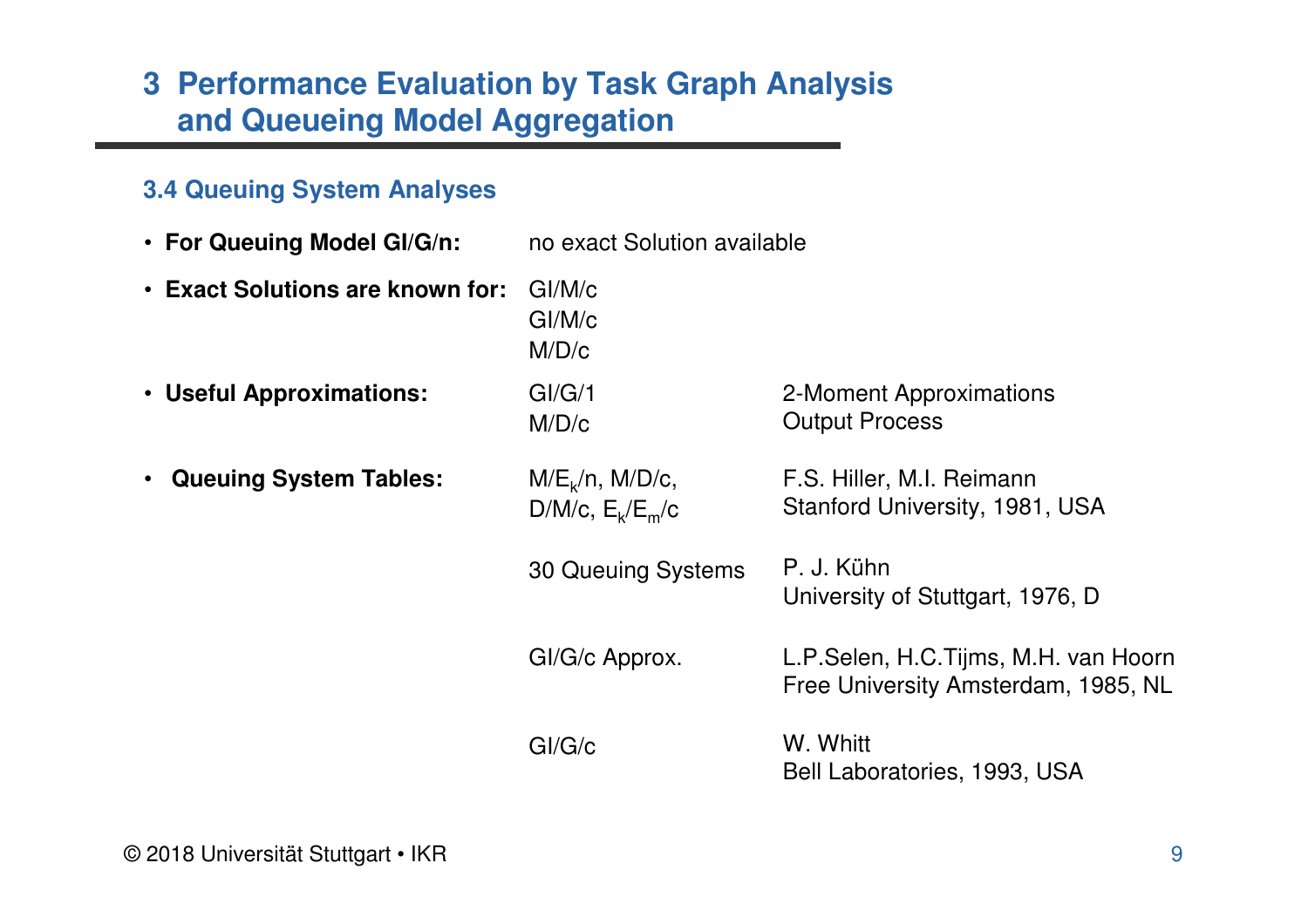## **4.1 Distributed NCS with Embedded Networks(Aggregated Link Layer Protocol Models)**

 $\bullet$ Control Loop with Embedded Network



- • Network N Representation as a Bi-Directional Layer 2b Subsystem Model with SW-Protocol between Controller C and Input of Actuator A and between the Output of Actuator A and Decision Operator of the Controller C, respectively
- • Representation of the two Embedded N-Models by Queuing Systems of Type GI/G/1, where
	- M State-Dependent Level-Crossing of Plant System State (Event-driven Control) D Deterministic Sampling Input Process of Plant System State (Time-driven Control)  $Gl =$
	- $G =$ Flow Time (i.e., Waiting + Service Time) of the Protocol Queueing Model GI/G/1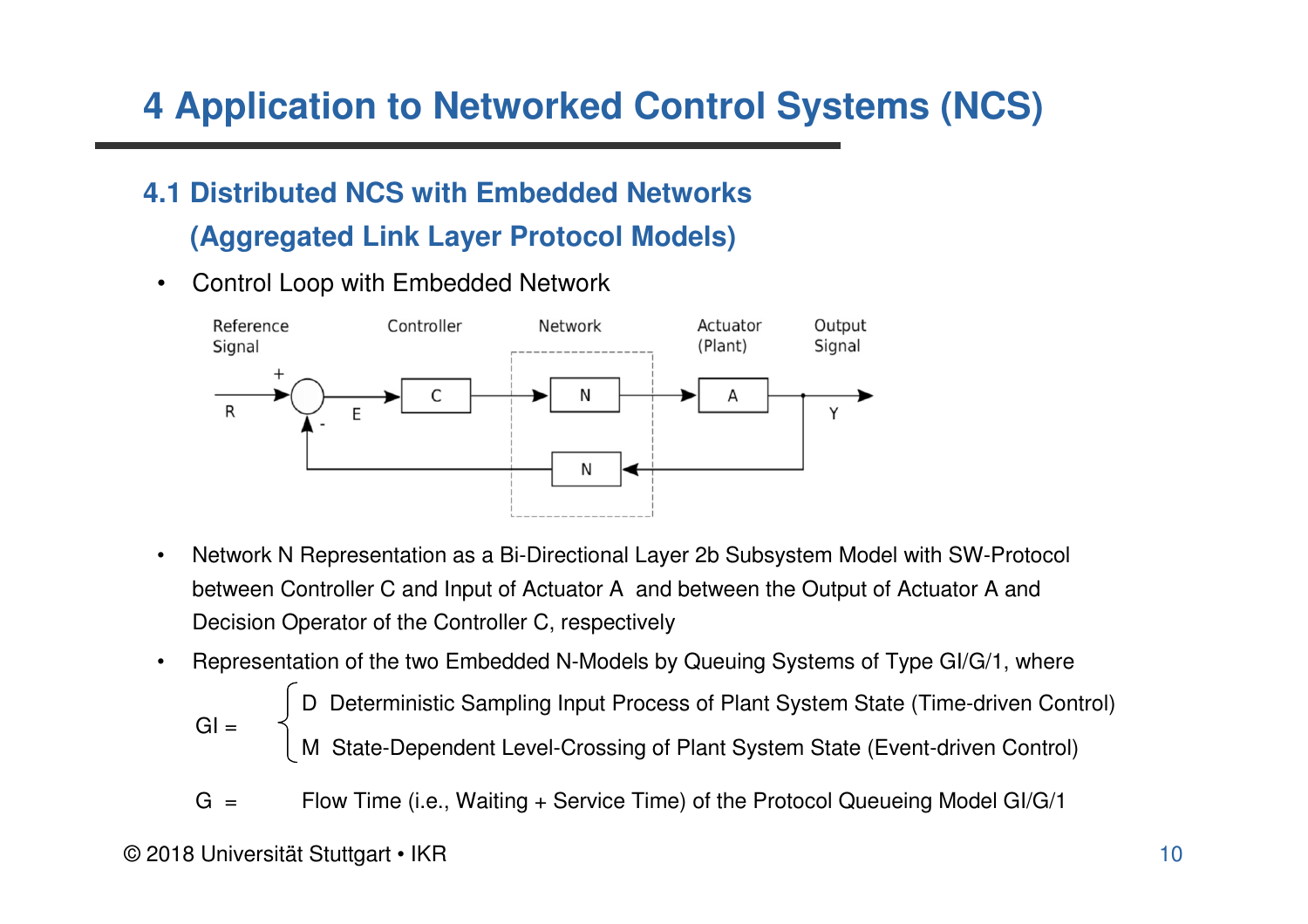## **4.2 Real-Time Performance of the NCS for Event-driven Control**

|            | • Aggregated Queueing Model M/G/1                                                             | Dependent on                                                                            |
|------------|-----------------------------------------------------------------------------------------------|-----------------------------------------------------------------------------------------|
| W          | <b>Probability of Delay</b>                                                                   | $\rho$                                                                                  |
| $E[T_w]$   | <b>Mean Waiting Time</b>                                                                      | $\rho$ , E[T <sub>x</sub> ], $c_x^2$                                                    |
| $E[T_w^2]$ | Second Moment of Waiting Time                                                                 | ρ, Ε[T <sub>x</sub> ], Ε[T <sub>x</sub> <sup>2</sup> ], Ε[T <sub>x</sub> <sup>3</sup> ] |
| $E[T_F]$   | Mean Flow (Sojourn) Time                                                                      | $\rho$ , E[T <sub>x</sub> ], E[T <sub>w</sub> ]                                         |
| $C_F$      | Coefficient of Variation of Flow Time                                                         | $\rho$ , E[T <sub>p</sub> ], E[T <sub>F</sub> <sup>2</sup> ]                            |
| $c_{D}$    | Coefficient of Variation of the Delayed Frames                                                | ρ, Ε[T <sub>x</sub> ], Ε[T <sub>x</sub> <sup>2</sup> ], Ε[T <sub>x</sub> <sup>3</sup> ] |
| $W^c(t)/W$ | Compl. DF of Waiting Times of Delayed Frames<br>Approximated by Weibull-Distribution Function |                                                                                         |
| $t_{Th}$   | Threshold Value for Real-Time Delays                                                          |                                                                                         |
| p          | Percentile of Delayed Frames $p = Wc(tTh)/W$                                                  |                                                                                         |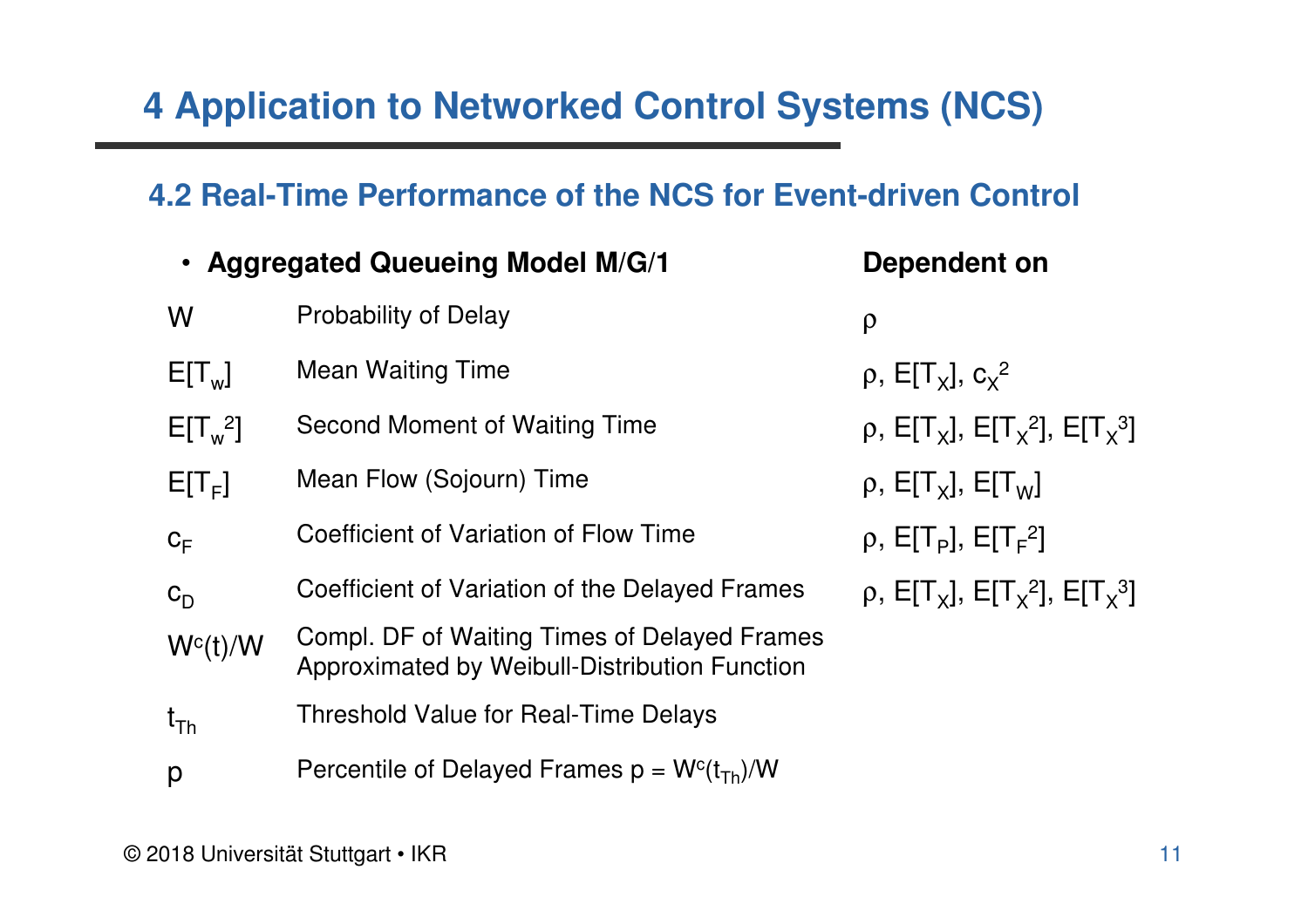### **4.2 Real-Time Performance of the NCS for Event-driven Control**

### • **Network and Protocol Parameters**

| Constant Frame Processing Time $(T_1)$                        | $t_{1}$  | $= 0.1$ ms                          |  |  |  |  |
|---------------------------------------------------------------|----------|-------------------------------------|--|--|--|--|
| Constant Frame and ACK Transmission Times $(T_P, T_A)$        |          |                                     |  |  |  |  |
| Constant Propagation Delay Time $(T_{\text{PD}})$             |          |                                     |  |  |  |  |
| Cycle Time $T_0 = T_P + T_A + 2T_{PD}$<br>$= 1$ ms<br>$t_{0}$ |          |                                     |  |  |  |  |
| <b>Frame Failure Probability</b>                              | $q_F$    | $= 0.1$                             |  |  |  |  |
| Frame Arrival Rates $\lambda$                                 |          | $\lambda = 0.1, , 0.75$ Frames/ms   |  |  |  |  |
| Percentiles                                                   | <b>p</b> | $= 0.05, 0.02, 0.01$                |  |  |  |  |
| Protocol SW with ACK/T0 Control                               |          | $T0 = 1.5$ ms                       |  |  |  |  |
| • Control System Parameters                                   |          |                                     |  |  |  |  |
| Controller Type: $PID$ $C(s) = P + I/s + Ds$                  | P =      | $= 0.21$ , $I = 0.344$ , $D = 0.03$ |  |  |  |  |
| Plant System Function A(s)                                    |          | $A(s) = 1000/(s^2 + s)$             |  |  |  |  |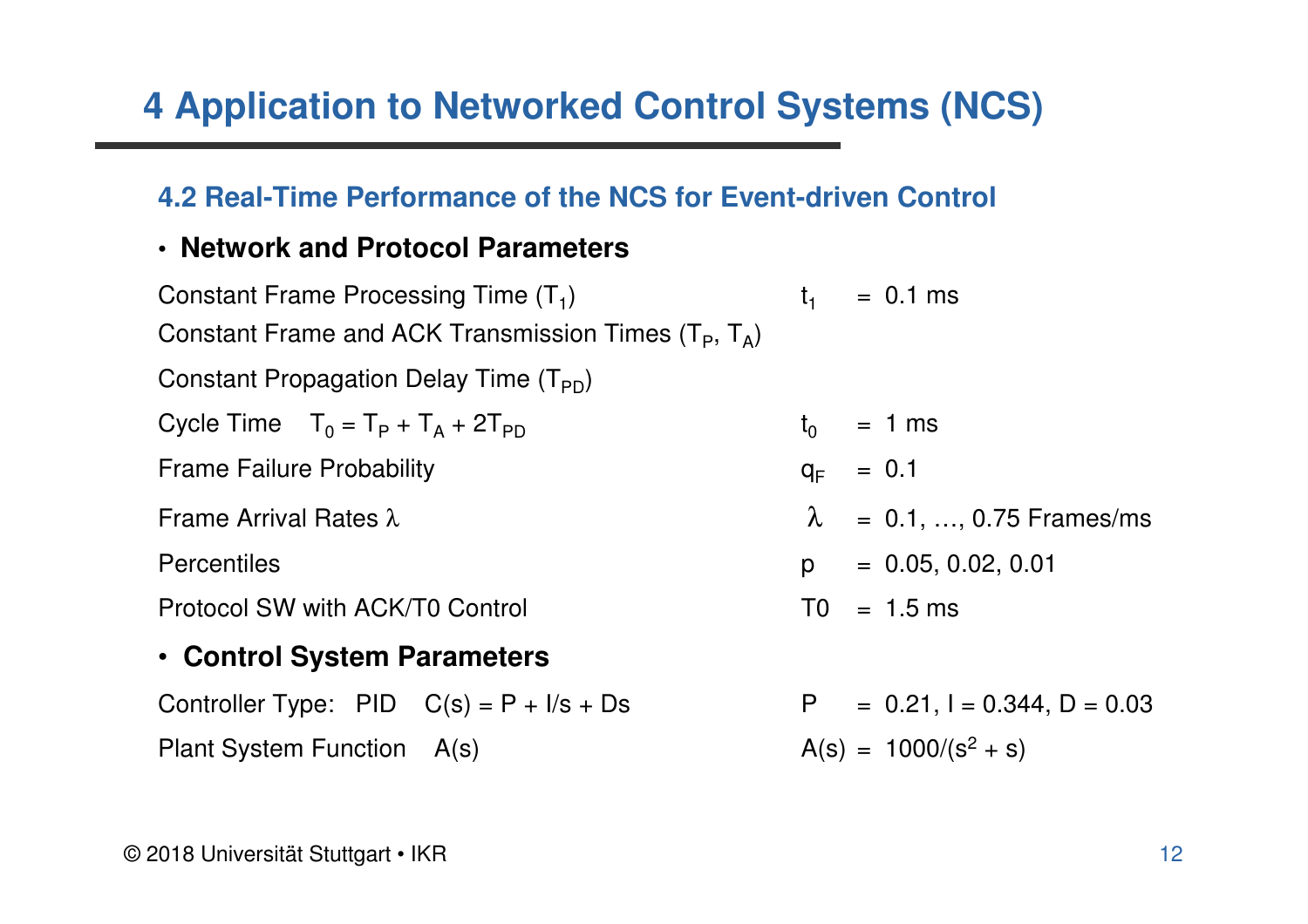### **4.3 Numerical Results and Verification by Simulations**

## • **Verification of Results for SW Protocol with ACK/TO Control**

| 10, Suiter waar Compater Sanadardii Resau |            |       |       |       |               |        |  |
|-------------------------------------------|------------|-------|-------|-------|---------------|--------|--|
| SW Protocol with Ack/Timeout Control      |            |       |       |       |               |        |  |
| $\lambda/n$                               |            | 0.10  | 0.30  | 0.50  | 0.70          | 0.75   |  |
| ρ                                         |            | 0.127 | 0.380 | 0.633 | 0.887         | 0.950  |  |
| $E[T_{X}]$                                | analytical | 1.267 | 1.267 | 1.267 | 1.267         | 1.267  |  |
|                                           | simulation | 1.266 | 1.267 | 1.267 | 1.267         | 1.267  |  |
| $E[T_w]$                                  | analytical | 0.108 | 0.455 |       | 1.283 5.812   | 14.117 |  |
|                                           | simulation | 0.108 | 0.457 |       | $1.290$ 5.856 | 15.093 |  |
|                                           | analytical | 0.851 | 1.198 | 2.026 | 6.556         | 14.860 |  |
| $t_D$                                     | simulation | 0.853 | 1.210 | 2.034 | 6.660         | 14.346 |  |
| $\mathbf{c}_\mathrm{D}$                   | analytical | 0.867 | 0.907 |       | 0.946 0.984   | 0.993  |  |
|                                           | simulation | 0.872 | 0.911 | 0.949 | 0.988         | 0.995  |  |
| $E[T_F]$                                  | analytical | 0.894 | 1.241 | 2.069 | 6.599         | 14.903 |  |
|                                           | simulation | 0.894 | 1.244 | 2.076 | 6.642         | 15.133 |  |
|                                           | analytical | 0.731 | 0.831 | 0.912 | 0.976         | 0.990  |  |
| $\mathbf{C}_{\text{F}}$                   | simulation | 0.733 | 0.833 | 0.914 | 0.980         | 0.992  |  |

#### Table 1. Results of the ACK/TO SW Protocol Analysis **Together with Computer Simulation Results**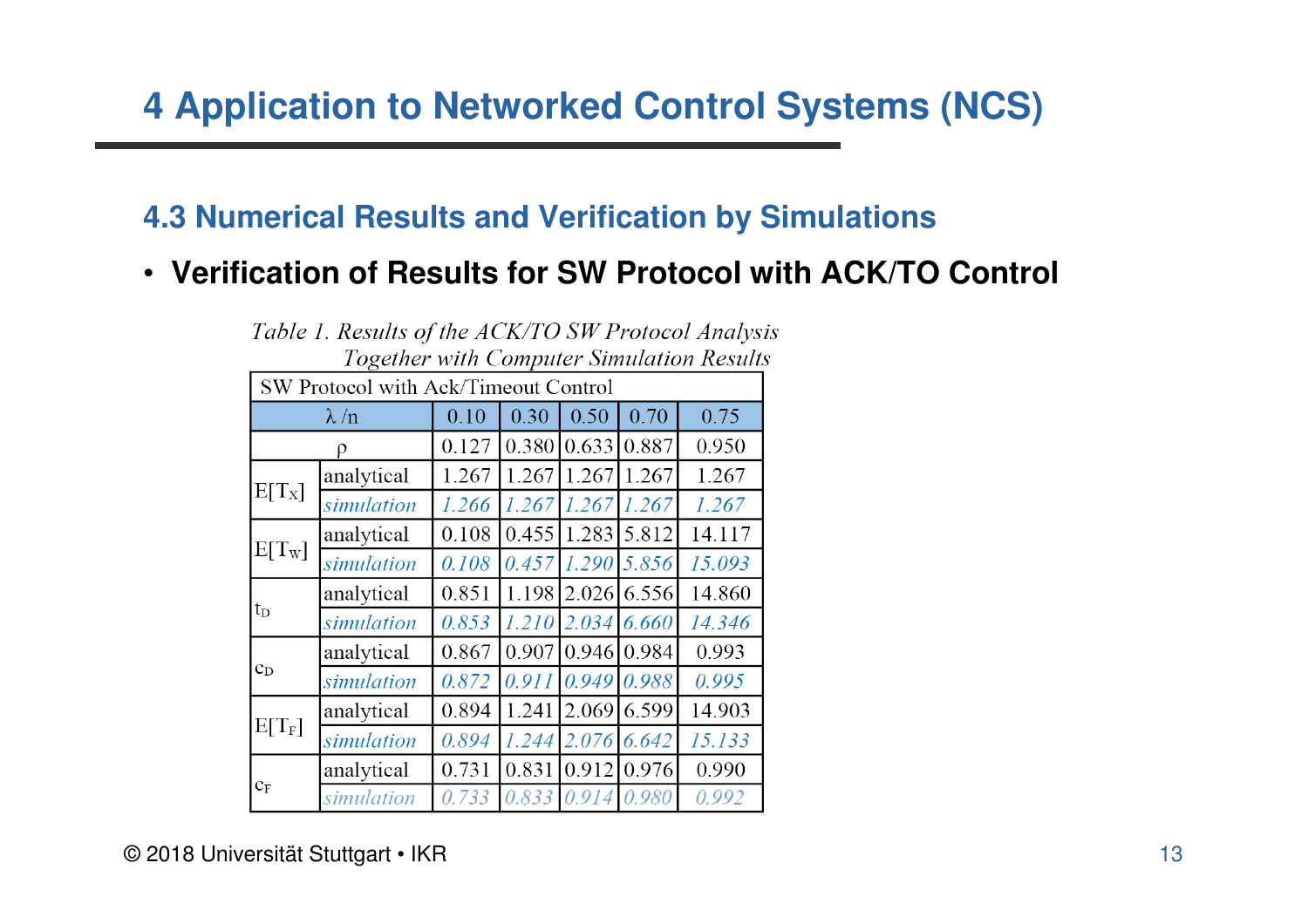### **4.3 Numerical Results and Verification by Simulations**

• **Compl. DF of Delayed Frames**



Different Load Levels together with Simulation Results

- **Delay Thresholds for**
	- **- 5 different Load Cases**
	- **- 3 different Percentile Values**

| Table 1. Delay Thresholds t <sub>Th</sub> for Three Different Percentiles p |      |      |      |      |      |  |  |
|-----------------------------------------------------------------------------|------|------|------|------|------|--|--|
| $\lambda$ 1/ms                                                              | 0.10 | 0.30 | 0.50 | 0.70 | 0.75 |  |  |
| $t_{Th}$ ms, $p = 0.05$                                                     | 2.1  | 3.9  | 5.9  | 19.7 | 42.2 |  |  |
| $t_{Th}$ ms, $p = 0.02$                                                     | 2.4  | 4.2  | 8.9  | 24.7 | 57.8 |  |  |
| $t_{\text{Th}}$ ms, $p = 0.01$                                              | 2.8  | 5.0  | 9.2  | 29.8 | 67.8 |  |  |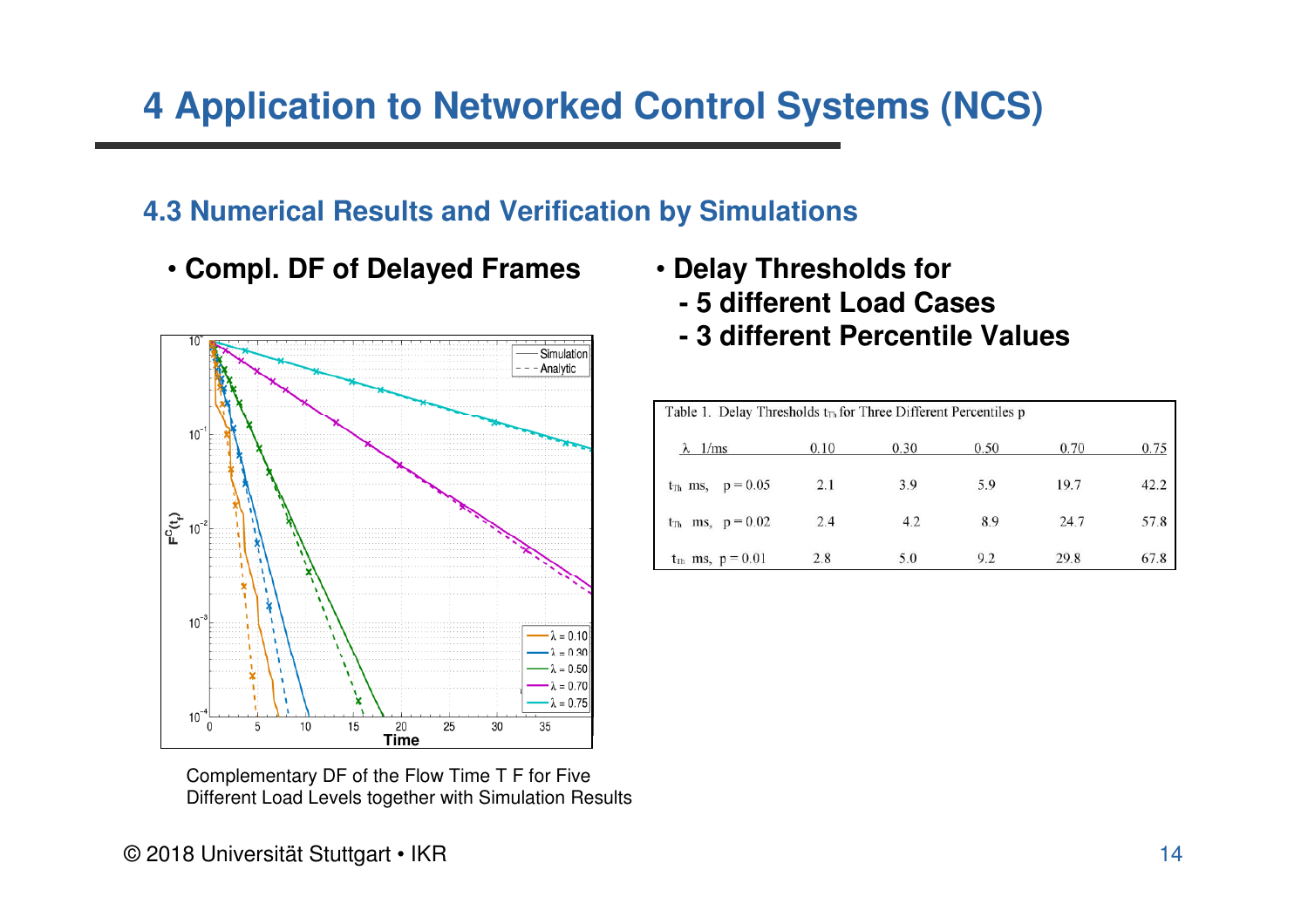### **4.3 Numerical Results and Verification by Simulations**

• **Unit-Step Function Responses y(t) for different Load Levels**



Unit-Step Function Responses of the NCS with SW LLC Protocol for Five Load Levels  $\lambda$  for  $n = 1$  Server

• **Unit-Step Function Responses for Plant System Control for 4 DifferentConstant Network Delays** <sup>τ</sup>



Unit-Step Responses for Four Constant NetworkDelays Indicated in the legend